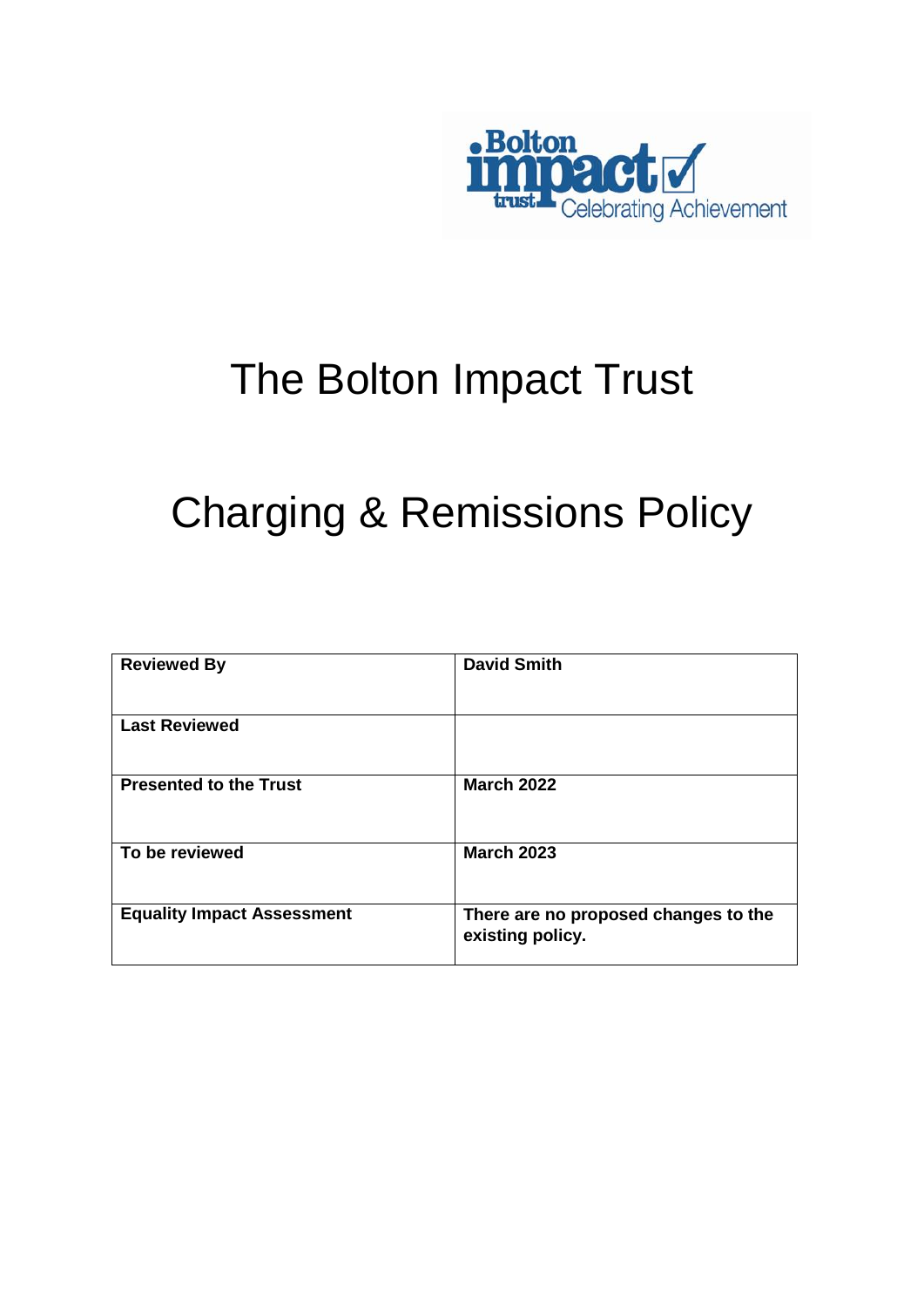# **Introduction:**

The staff and governors will follow this policy to ensure that we meet the requirements of the law as detailed in:

- Education Act 1996
- The Education (School Sessions and Charges and Remissions Policies)(Information)(England) Regulations 1999

And as described in:

DES Circular 2/89: Charges for School Activities

The purpose of the policy is to ensure that there is clarity over those items which the school will provide free of charge and those items where they may be a charge.

## **Responsibilities:**

The Bolton Impact Trust Academy Leads will ensure that staff are familiar with and correctly apply the policy.

Trustees and Governors recognise the valuable contribution that the wide range of additional activities including trips, clubs and residential experiences can make towards pupils' education.

Trustees and Governors aim to promote and provide such activities both as part of a broad and balanced curriculum for the pupils of the school and as additional optional activities.

Trustees and Governors will review the policy periodically.